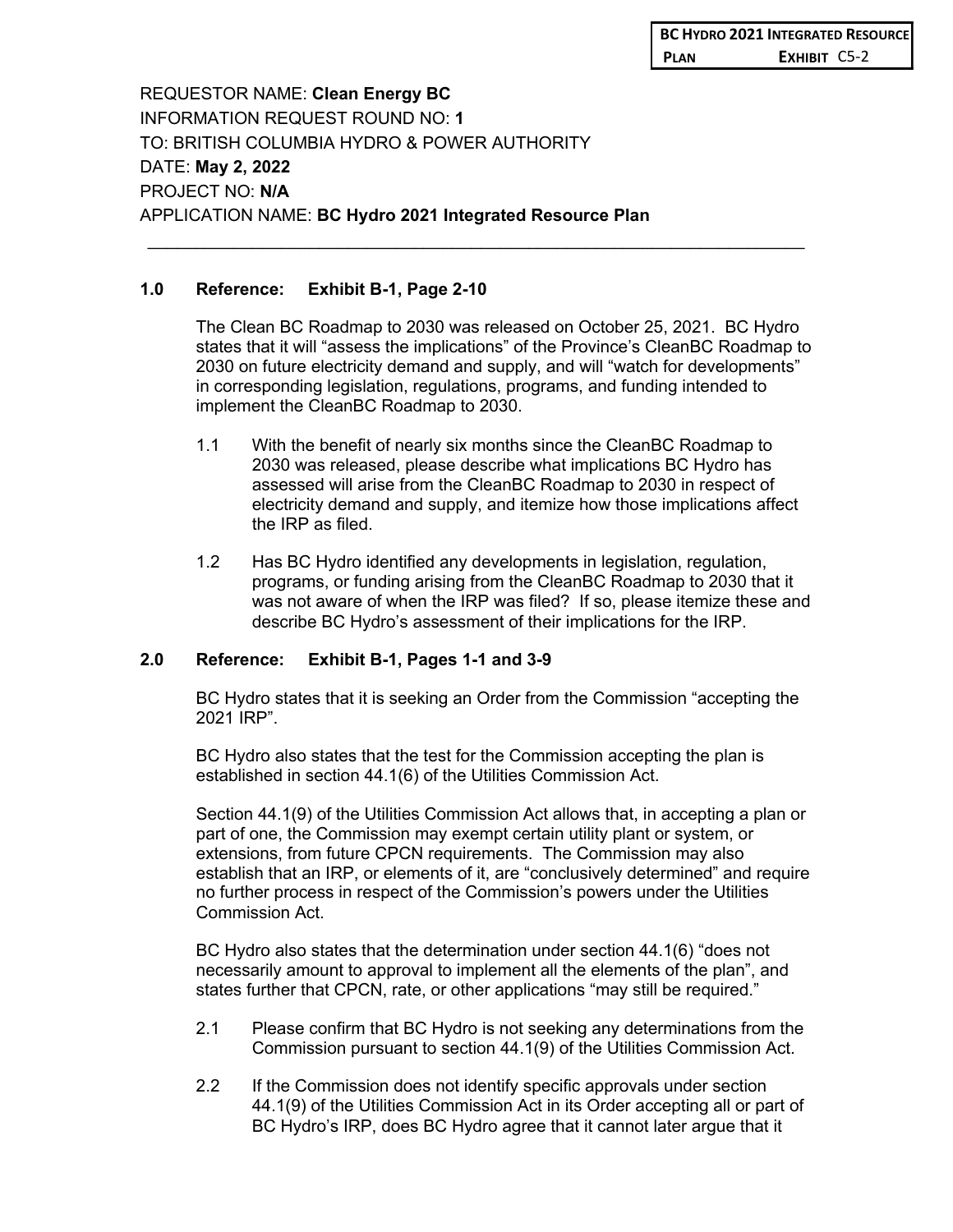has secured any relief from the Commission's jurisdiction in respect of elements of the IRP? If not, please explain why not.

#### **3.0 Reference: Exhibit B-1, page 3-12**

BC Hydro states that the 2021 IRP aligns with the self-sufficiency obligations in the Clean Energy Act.

3.1 Please provide the calculations or other analysis that supports this assertion for both the Base Resource Plan and the various Accelerated Electrification scenarios.

## **4.0 Reference: Exhibit B-1, Page 3-12**

BC Hydro identifies that the Clean Energy Act contained an objective that the utility should reduce its expected increase in demand for electricity by the year 2020 by at least two-thirds.

4.1 Please provide the level of expected increase in demand for electricity by the year 2020 that BC Hydro avoided through demand side measures and show the supporting calculations.

### **5.0 Reference: Exhibit B-1, Pages 2-5 and 3-14**

BC Hydro notes that a Clean Energy Act objective is "to reduce BC greenhouse gas emissions by specified targets for specified years." BC Hydro states that its 2021 IRP aligns with this objective.

BC Hydro states that its IRP contains an Accelerated Electrification scenario, and that it is this scenario that achieves BC's legislated greenhouse gas emission reduction targets for 2025, 2030, and 2040.

- 5.1 Does BC Hydro believe that its Base Resource Plan is inconsistent with BC achieving a level of electrification that is required to meet the legislated 2025, 2030, and 2040 targets?
- 5.2 If so, please explain why it believes an IRP that fails to achieve the legislated GHG emission targets aligns with the Clean Energy Act objective to meet these targets.
- 5.3 If not, please explain why the Base Resource Plan aligns with Clean Energy Act objective to meet these targets.

#### **6.0 Reference: Exhibit B-1, Page 3-16**

BC Hydro states that "at the highest level, BC Hydro's decision-making objectives for the 2021 IRP include supporting the growth of the BC economy."

6.1 Please identify those specific elements of the IRP where this decisionmaking objective led to an element of the IRP that is different from the decision that would have been taken in the absence of this objective.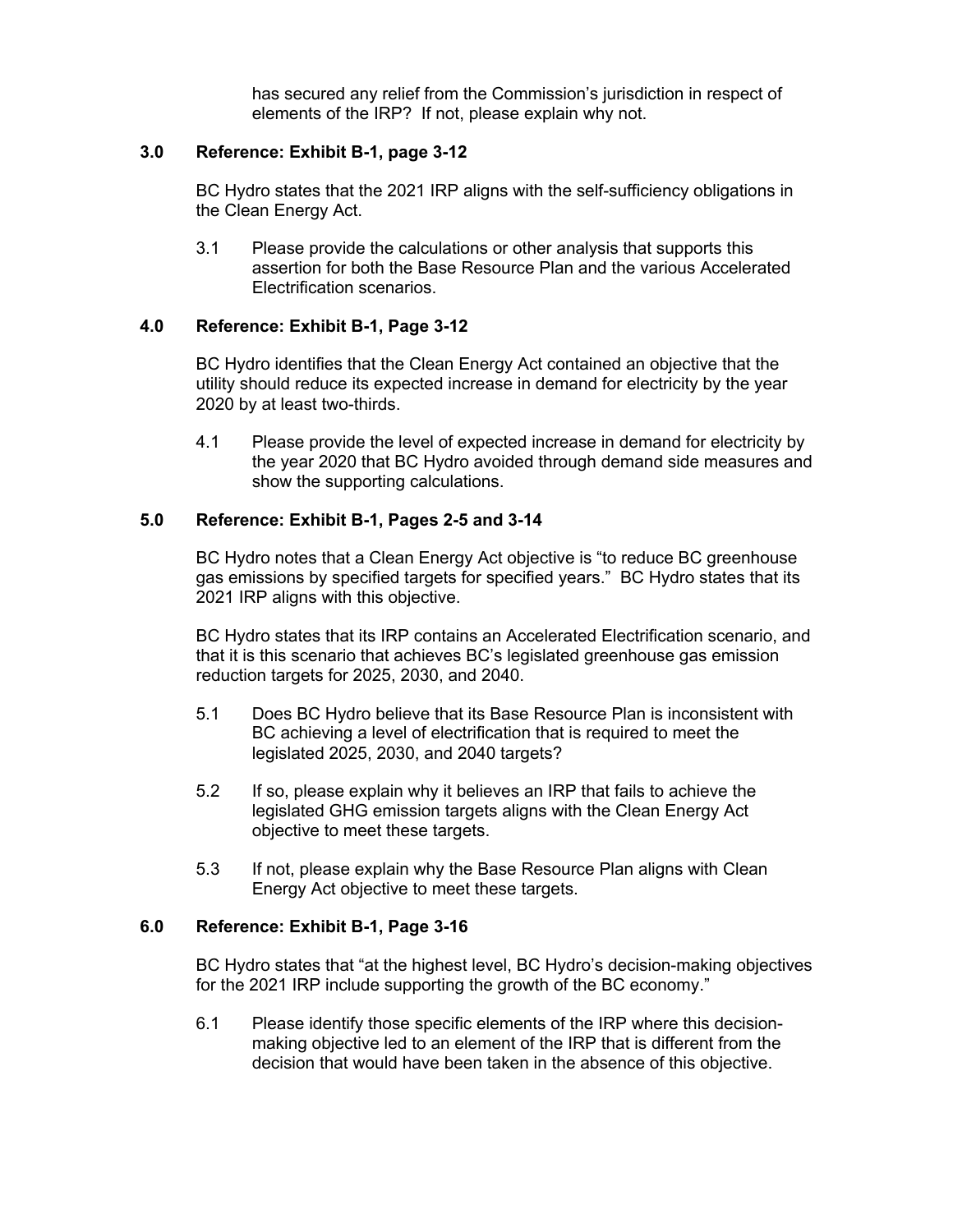# **7.0 Reference: Exhibit B-1, Page 3-17**

BC Hydro identifies that one of the Clean Energy Act objectives is to be a netexporter of clean and renewable electricity, while protecting the interests of domestic customers.

BC Hydro then claims that this objective is not applicable to its IRP, because section 44.1 of the Utilities Commission Act specifies that IRPs are only plans for serving the needs of domestic customers.

- 7.1 In reference to the language of section 44.1 of the Utilities Commission Act, please explain how BC Hydro concludes that a long-term resource plan (IRP) is only about meeting the needs of domestic customers.
- 7.2 If BC Hydro were to plan to acquire resources for export or as security against the sudden on-set of the various Accelerated Electrification scenarios and, in so-doing, it enhanced the public interest, could the Commission accept such a plan?
- 7.3 If the Commission were to conclude that objective (n) of the Clean Energy Act is an applicable energy objective pursuant to section 44.1(8), or if the Commission sought information on this topic pursuant to section 44.1(2)(g), would BC Hydro agree that such a conclusion or action is within the Commission's jurisdiction? If not, why not?

## **8.0 Reference: Exhibit B-1, Page 5-8**

In Section 5.2.5, BC Hydro lists four "uncertainties" that are captured within the "uncertainty bands".

- 8.1 If BC Hydro were preparing its uncertainty bands today, with the uncertainties surrounding the supply of natural gas from Russia which have largely arisen since BC Hydro filed its 2021 IRP, would BC Hydro's uncertainty bands reflect a greater demand for electricity, for example from new or expanding LNG plants in BC?
- 8.2 If so, please provide a description of how constraints on Russian natural gas supply affects the 2021 IRP.
- 8.3 If not, please explain why the Russian gas supply constraints do not affect BC Hydro's IRP.

## **9.0 Reference: Exhibit B-1, Page 5-10**

BC Hydro describes the Electrification Plan under the heading of the Accelerated Electrification scenario.

9.1 Please explain the how the Electrification Plan interacts with this IRP.

## **10.0 Reference: Exhibit B-1, Page 5-10 to 5-11**

BC Hydro states that Navius Research undertook an analysis to assess the extent to which BC's electrification would have to increase to meet BC's legislated GHG emission reductions. This work preceded the CleanBC Roadmap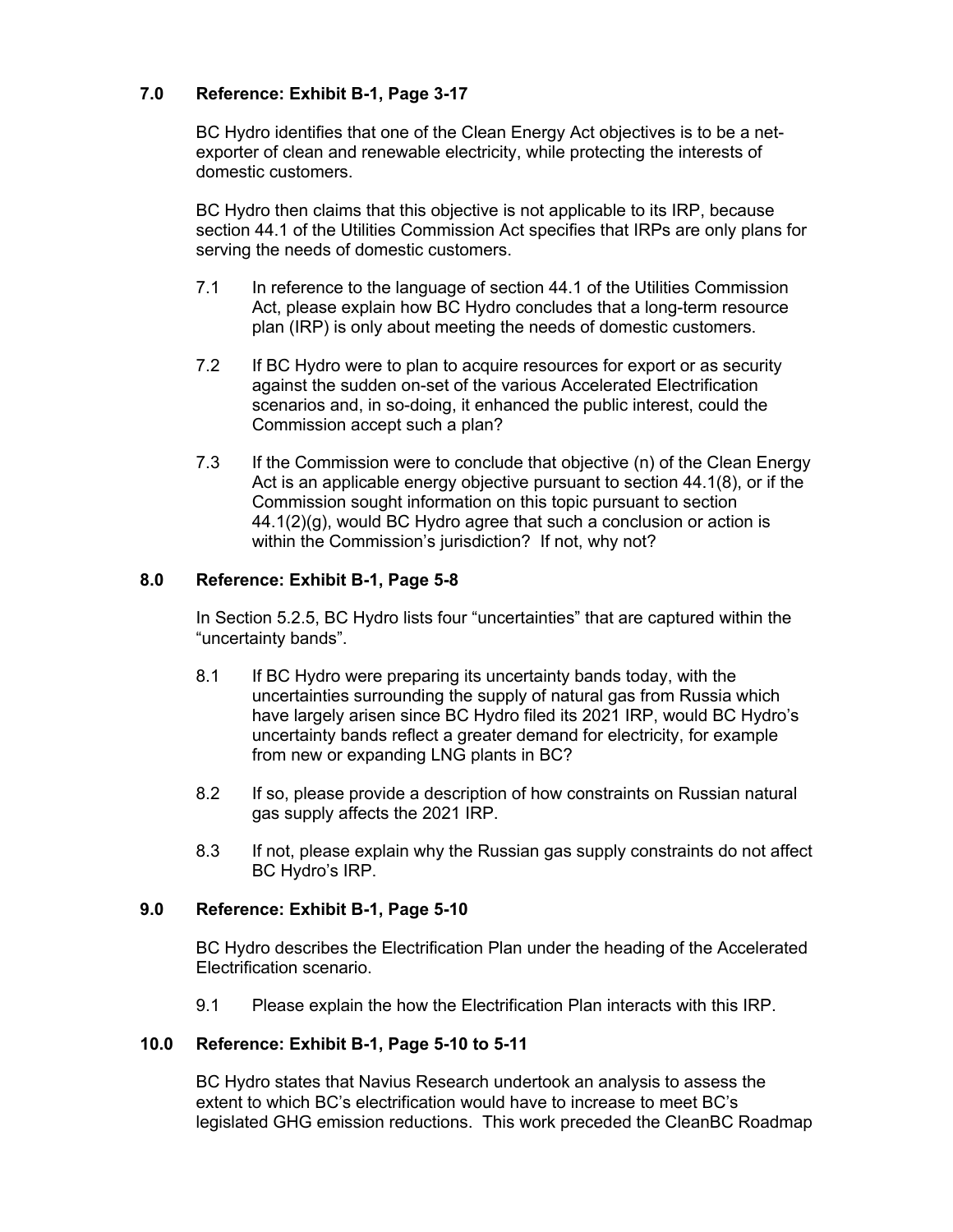to 2030, and showed that achieving the 2030 targets would require 8,000 GWh per year in excess of the resources shown in the Base Resource Plan.

- 10.1 Has Navius or BC Hydro re-evaluated the 8,000 GWh deficiency in light of the CleanBC Roadmap to 2030?
- 10.2 If so, what did this re-evaluation conclude?
- 10.3 If not, why not?

#### **11.0 Reference: Exhibit B-1, Page 5-23**

Table 5-5 shows the effective load carrying capability of existing IPPs.

- 11.1 What is the collective dollar value of the IPP capacity contribution on BC Hydro's system, based on BC Hydro's marginal cost of new capacity?
- 11.2 Please show how this figure is determined.

#### **12.0 Reference: Exhibit B-1, Pages 5-26 and 5-27**

Figure 5-4 shows BC Hydro's capacity load resource balance before planned resources. BC Hydro states that "the year that a gap begins between the orange line and the blue bar is the year we first need additional resources."

- 12.1 Please explain what one can determine about the timing of the need for new capacity resources by comparing the load (orange line) and resource (blue bar) gap at the system level?
- 12.2 Is it fair to say that, when viewing capacity resources, only the regional load-resource balances are instructive about the timing of the need for new resources? If not, please explain why not.
- 12.3 BC Hydro is currently promoting the adoption and use of heat pumps. Please describe the capacity planning implications that the expected adoption of heat pumps will have on the South Coast system when considering extreme cold temperatures and low-temperature durations that can occur from time to time during winter.

## **13.0 Reference: Exhibit B-1, Page 6-2**

BC Hydro states that its market price forecast is central to the portfolio modelling that BC Hydro relied on to develop its 2021 IRP.

BC Hydro states that it uses the market price to characterize the cost of electricity purchase agreement renewals that are part of the resource options considered in developing the 2021 IRP.

BC Hydro then states that only the Commission is permitted to see its price forecast, offering only a hint that BC Hydro's forecast lies between two public forecasts, which appear to reflect a differential between them of more than 100 per cent by 2030.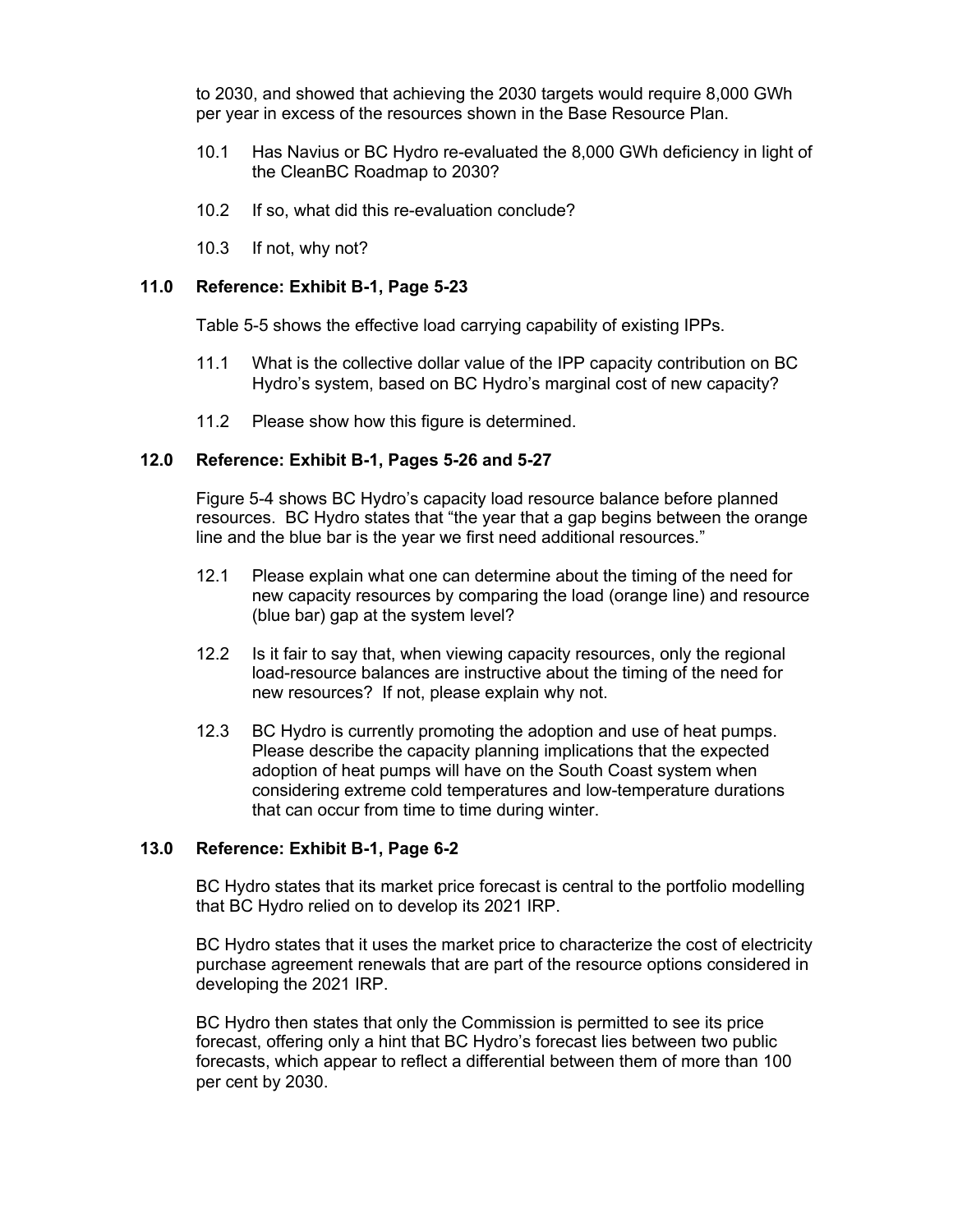- 13.1 Does BC Hydro agree that its price forecast is central to the Commission's evaluation of the whether to accept the IRP. If not, please explain why not.
- 13.2 If the price forecast is central to the evaluation of this IRP, does BC Hydro agree that hiding it from intervenors is a material impediment to intervenors' involvement in this IRP process, and to intervenors understanding and accepting the conclusions of the Commission in respect of this IRP?
- 13.3 Did BC Hydro understand that its terms of use precluded it from making the Hitachi Forecast public when it chose to use that forecast for this IRP?
- 13.4 Please provide a table showing how BC Hydro's Base Resource Plan and its various Accelerated Electrification scenarios would be different if BC Hydro were directed to use (1) the Avista and (2) the Pacificorp forecasts.

### **14.0 Reference: Exhibit B-1, Pages 6-4, 6-5, 7-1, and 7-2**

BC Hydro states that the prices of day ahead electricity is generally set by the variable cost of the marginal operating generation unit needed to meet demand for that hour. BC Hydro states, further, that this means that forecast market prices tend to be "significantly" below the cost of new generation.

- 14.1 Does BC Hydro agree that, as the Mid-C market is designed, the profit maximizing strategy for any given generator is to bid in any hour its shortrun marginal cost? If not, please explain why not.
- 14.2 Does BC Hydro agree that as more wind and solar is added to the western interconnection over time, this will tend to push the market clearing price lower, all else equal? If not, please explain why not.
- 14.3 Does BC Hydro agree that IPPs selling on these terms means that sellers should expect to see little contribution to meeting their fixed costs, including capital servicing, except in periods of material supply shortfalls, during which price spikes may occur for short periods of time? If not, please explain why not.
- 14.4 BC Hydro's current offer to 19 re-contracting projects with contracts expiring before April 1, 2026, which it promotes in this IRP and in its 2023 to 2025 Revenue Requirements filing, is for the Mid-C hourly price, reduced by transmission costs and losses, with caps that prevent IPPs from capturing temporary price excursions. Does BC Hydro agree that, to the extent that an IPP has ongoing capital servicing obligations, accommodation payments (or similar) to First Nations, or new investment requirements during the term of the proposed re-contracting, that the IPP is unlikely to recover its long-run operating costs? If not, please explain the basis on which BC Hydro believes its proposed offer is viable for IPPs with fixed cost obligations.
- 14.5 Please clarify when, and pursuant to what regulatory processes, BC Hydro intends to confirm the terms of renewal for the 19 IPPs with contracts expiring before April 1, 2026. In particular, please explain: (1) whether BC Hydro is seeking any "blanket" approvals related to its re-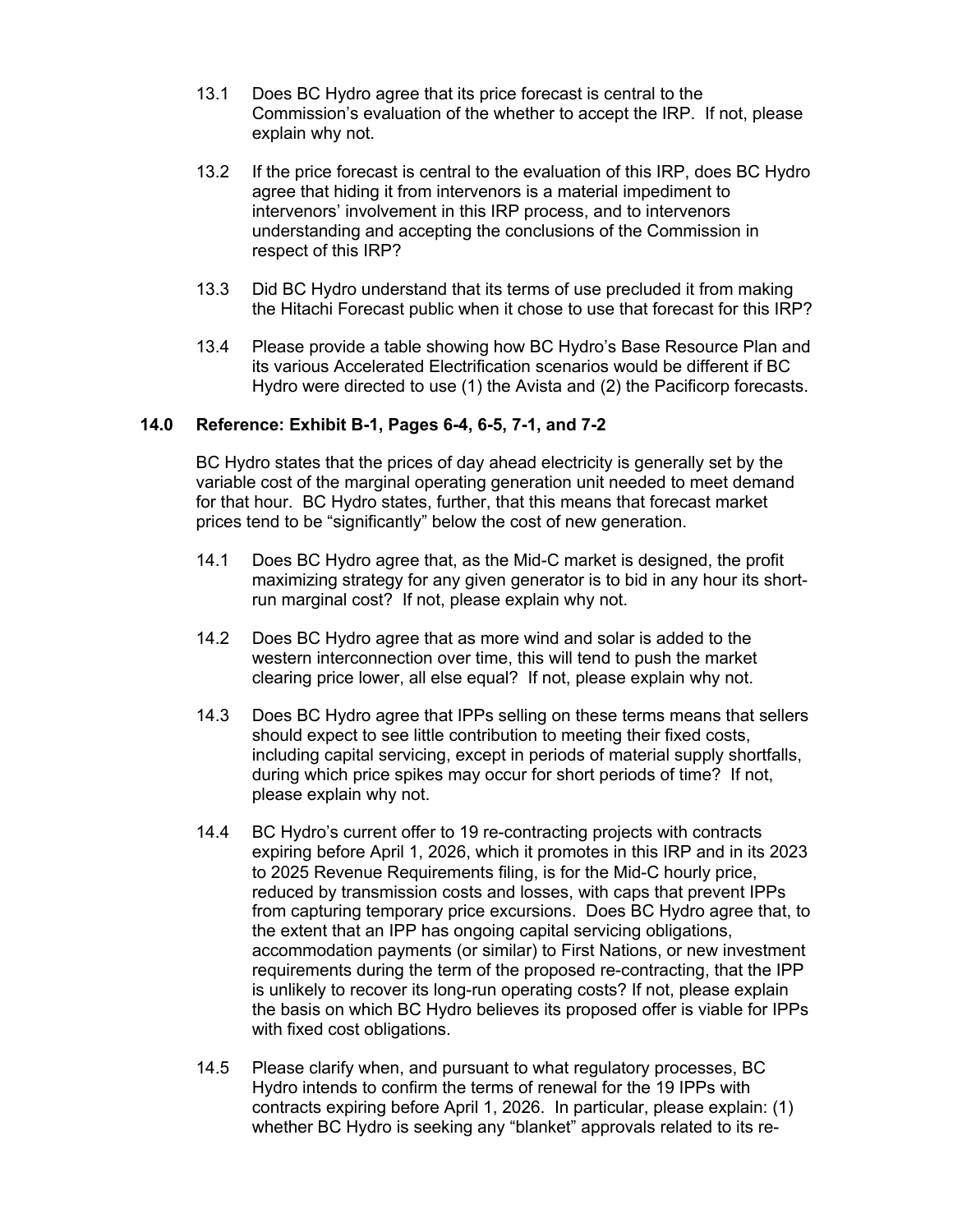contracting program, or if it is only seeking individual approvals for energy supply contracts under section 71 of the Utilities Commission Act; and (2) the regulatory process and timing of various approvals to be sought in relation to the expected timing of a Commission decision in this IRP proceeding.

14.6 Is BC Hydro seeking from the Commission in this IRP proceeding any determinations or orders in respect of its proposed "market-price-based renewals"? In particular, if the Commission accepts the Base Resource Plan being advanced by BC Hydro, how will this impact the review by the Commission of contracts under section 71 of the Utilities Commission Act?

## **15.0 Reference: Exhibit B-1, Page 6-30**

BC Hydro states that it "assumes" that private sector developers "generally have access to similar costs of equity and debt as BC Hydro."

- 15.1 Please provide any research, studies, or evaluation that BC Hydro has relied on to make this assumption.
- 15.2 Does BC Hydro agree that, in general, governments have lower capital attraction costs than does the private sector?

#### **16.0 Reference: Exhibit B-1, Page 7-14**

BC Hydro states that it treated market price uncertainty in this IRP, in part, by transferring the risk to other parties.

- 16.1 Please identify all cases in this IRP where BC Hydro has treated market price forecast uncertainty by transferring the risk to other parties.
- 16.2 Does BC Hydro agree that in an efficient market, a firm seeking to avoid risk by transferring it to another party would generally expect to pay to effect that transfer?
- 16.3 If BC Hydro does not agree with this proposition, or does not agree that it is applicable here, please explain why not.

### **17.0 Reference: Exhibit B-1, Page 7-14 and 7-15**

BC Hydro acknowledges that its approach to treating key uncertainties as set out in Table 7-2 focusses uncertainty assessments on demand-side measures. BC Hydro states that this "does not indicate that demand-side measures are riskier than other ways of meeting system needs."

- 17.1 Does BC Hydro believe that DSM resource options are equally or less risky than supply-side options at the volumes and type of DSM that BC Hydro is contemplating in its Base Resource Plan?
- 17.2 If so, please explain why BC Hydro holds this view, and provide evidence supporting this conclusion.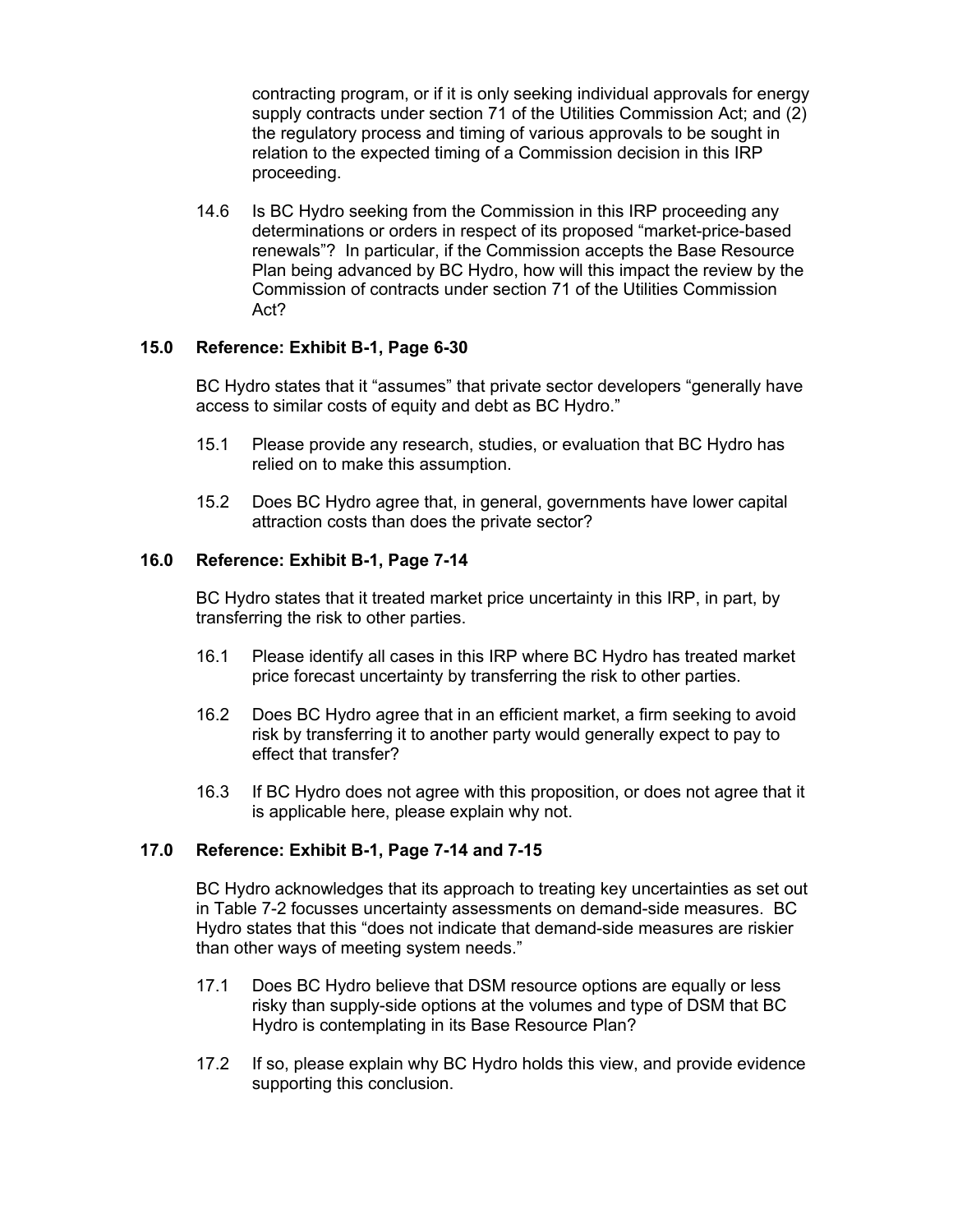## **18.0 Reference: Exhibit B-1, Page 7-33**

BC Hydro states that specific pricing details for IPP contract renewals have not yet been determined. BC Hydro also states that it is "not excluding" bilateral negotiations for some projects.

- 18.1 Please file for the record all presentations, terms sheets, or similar that have been provided to IPPs whose contracts are expiring before April 1, 2026.
- 18.2 Please explain BC Hydro's current understanding of: (1) whether the same standard form contract will be offered to all IPPs whose contracts expire before April 1, 2026; (2) how BC Hydro will determine which IPPs may be offered a bilateral negotiation opportunity; and (3) if the standard form contract will be offered on a "take-it-or-leave-it" basis to most or all projects.

## **19.0 Reference: Exhibit B-1, Appendix B, Page 32 of 124**

Figure 7-6 shows a very minimal capacity surplus in the South Coast until transmission projects in the Base Resource Plan can be completed in 2033.

- 19.1 Please provide a detailed description of BC Hydro's basis for determining the 10-year lead time for the various "steps" in the transmission upgrades to the South Coast.
- 19.2 Please describe the elements of that 10-year estimate that are subject to material schedule risks, and an estimate of the possible extent of these delays.

## **20.0 Reference: Exhibit B-1, Appendix B, Page 33 of 124**

Table 7-2 lists "cost risk from transmission schedule uncertainty" as line items for assessing various planning objective measures. This is elaborated with an explanatory footnote.

- 20.1 Why is the "cost risk" from transmission schedule uncertainty not shown as either (1) the annual cost (or present value of these costs) of meeting the capacity needs in the event the transmission project has schedule delays, or (2) the value of lost service if capacity shortfalls result in service limitations? That is, why is this line not the "assessment of financial risk" contemplated in the footnote?
- 20.2 Please provide BC Hydro's assessment of the financial risks of transmission schedule uncertainty.
- 20.3 Is it true that if the cost (or service loss) consequence of a capacity shortfall in the South Coast were relatively large, then this would inform not only the choice between DSM portfolios, but also other elements of the Base Resource Plan?
- 20.4 If not, please explain why not.
- 20.5 If so, please elaborate on BC Hydro's thinking in this respect.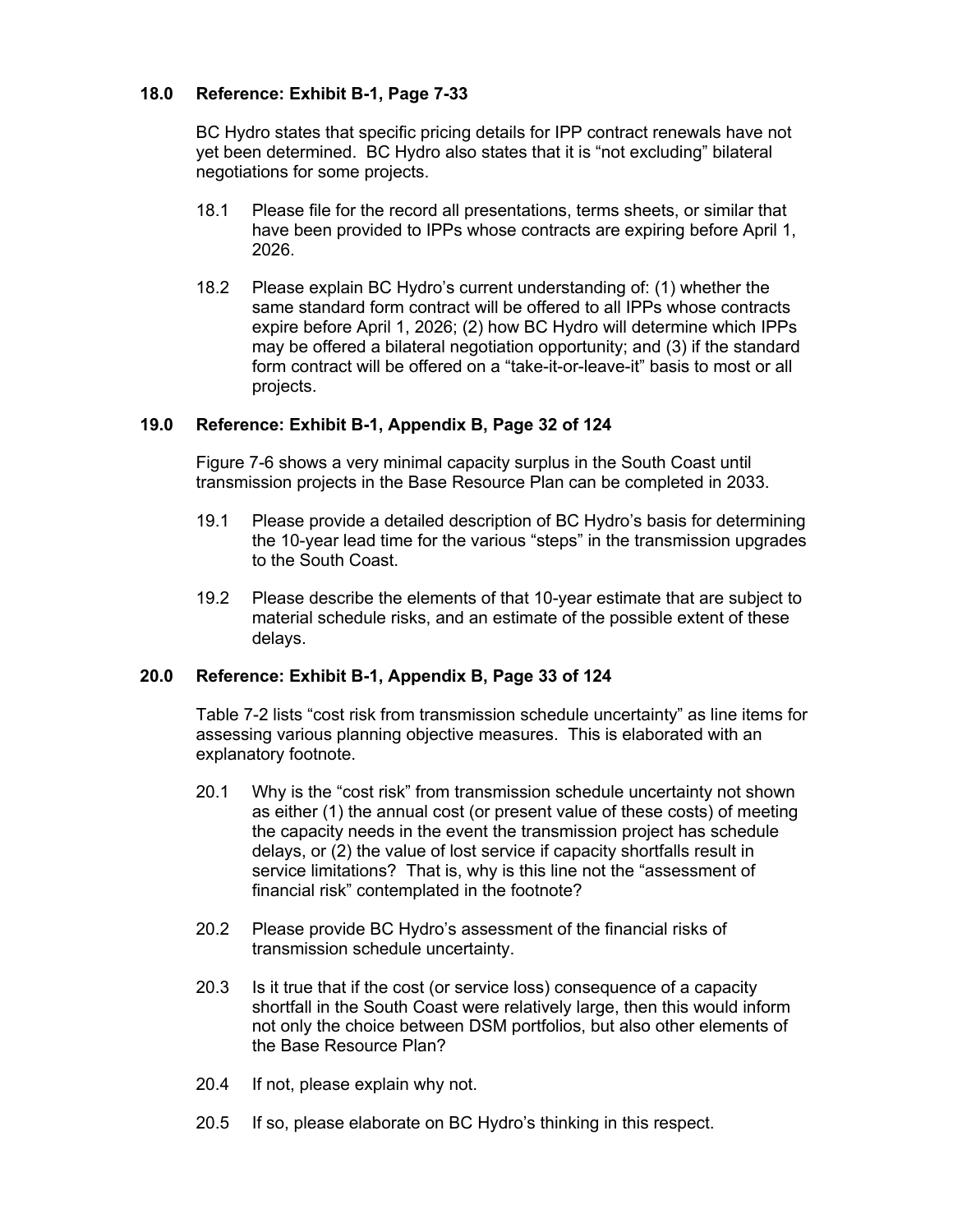# **21.0 Reference: Exhibit B-1, Appendix B, Page 34 of 124**

BC Hydro states that the consequence table (Table 7-2) "shows that pursuing higher levels of energy efficiency comes with increased under-delivery risk.

- 21.1 What is the financial cost of the 130 MW risk from under-delivery of DSM shown the third row and the blue column of Table 7-2?
- 21.2 Please explain how this cost is calculated.
- 21.3 Please describe whether this delivery risk creates any risk that BC Hydro will not be able to serve load. If it does not, how has BC Hydro determined that service limitations are not a risk arising from the planned reliance on DSM?

### **22.0 Reference: Exhibit B-1, Appendix B, Page 36 of 124**

BC Hydro is planning to introduce forms of voluntary time-varying rates and demand response programs.

- 22.1 What is the financial cost of the 270 MW risk from under-delivery of DSM shown the third row and blue column of Table 7-3?
- 22.2 Please explain how this cost is calculated.
- 22.3 Please describe whether this delivery risk creates any risk that BC Hydro will not be able to serve load. If it does not, how has BC Hydro determined that service limitations are not a risk arising from the planned reliance on time-varying rates and demand response programs?
- 22.4 In the past, BC Hydro has held that time-varying rates and demandresponse programs where BC Hydro does not have direct control over the customer's behaviour (i.e., the direct and physical right to curtail) are not a reliable source of capacity. Does BC Hydro continue to hold that view for planning purposes? If not, why not?
- 22.5 Please describe the rate-design basis (e.g., difference between on- andoff peak pricing) that BC Hydro used to estimate the impact of its proposed time-varying rates.
- 22.6 Please describe how the rate design basis contemplated by BC Hydro relates to BC Hydro's on- and off-peak cost of service. For example, is BC Hydro relying on market-trading opportunity, deferral of new capital investment, or some other cost basis to set its price differentials for the purposes of establishing the estimates in this IRP?

## **23.0 Reference: Exhibit B-1, Appendix B, Page 39 of 124**

BC Hydro is planning to introduce a voluntary time-of-use option for electric vehicles.

23.1 What is the financial cost of the 390 MW risk from under-delivery of DSM shown the third row and blue column of Table 7-3?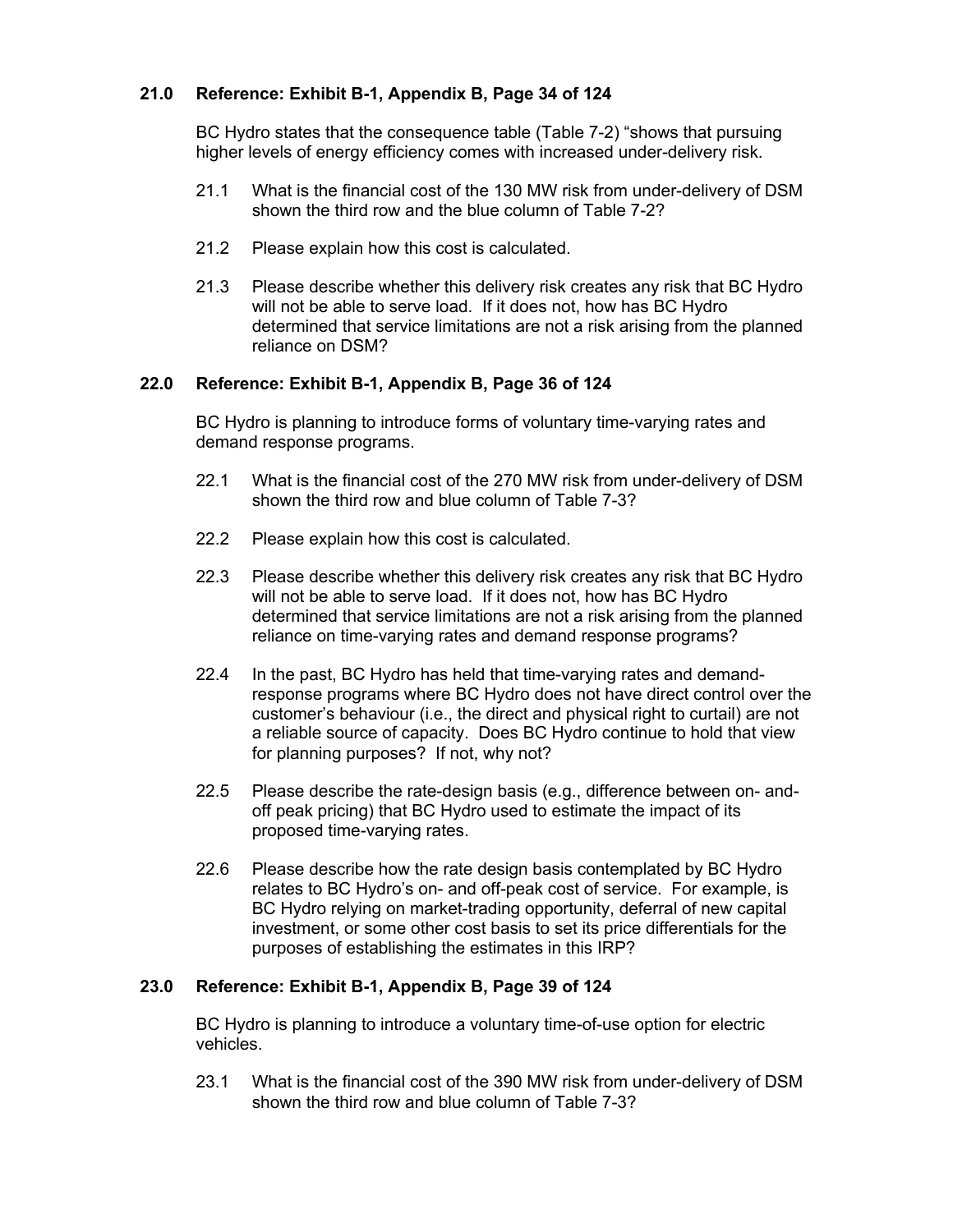- 23.2 Please explain how this cost is calculated.
- 23.3 Please describe whether this delivery risk creates any risk that BC Hydro will not be able to serve load. If it does not, how has BC Hydro determined that service limitations are not a risk arising from the planned reliance on adoption of off-peak charging by half of all electric vehicle owners?

## **24.0 Reference: Exhibit B-1, Appendix B, Pages 41 to 44 of 124**

BC Hydro states that there is a \$190 million benefit to it from achieving renewal of all 19 IPPs with contracts expiring before April 1, 2026, assuming the Reference Load forecast and mid-market price forecast. This benefit survives in some form under all scenario except the Low Load scenario. BC Hydro acknowledges that some of the benefit may not be achievable because some IPP may choose not to renew at the so-called market-based prices being offered.

- 24.1 Please provide the derivation of this \$190 million figure.
- 24.2 Does BC Hydro agree that if a particular IPP is not able or willing to recontract at BC Hydro's definition of market price, BC Hydro could potentially improve the overall value available to it and to ratepayers by negotiating more favourable terms with the IPP – in other words, it could engage in certain rent optimizing behaviors common to entities which enjoy market power?
- 24.3 Does BC Hydro agree that such a "rent optimizing" re-contracting strategy would be the approach expected of an entity which enjoyed a monopsonistic position in the market?
- 24.4 Why is BC Hydro not adopting that approach?
- 24.5 If the reason is administrative ease, please provide BC Hydro's assessment of (1) the opportunity cost to ratepayers; (2) the land and water impacts of stranded generation assets; and (3) the First Nations and rural economic development losses arising from this re-contracting expediency.

## **25.0 Reference: Exhibit B-1, Appendix B, Page 54 of 124, Appendix J, Page 38**

BC Hydro states that under the Accelerated Electrification and DSM Under Delivery scenario it will rely, for energy, on 2,000 GWh per year of market purchases for six years. For capacity, it will rely on "utility-scale" batteries, requiring up to 800 MW of additional capacity by 2032. BC Hydro states further that "a non-exhaustive list of potential sites in the South Coast…has been identified," and that the "total potential for distributed battery resources in BC is 250 MW if limited to sites with the fence of existing distribution infrastructure."

- 25.1 What is the largest application of battery capacity currently in use by a load-serving utility worldwide?
- 25.2 What is the installed cost per MW of batteries at the scale proposed by BC Hydro?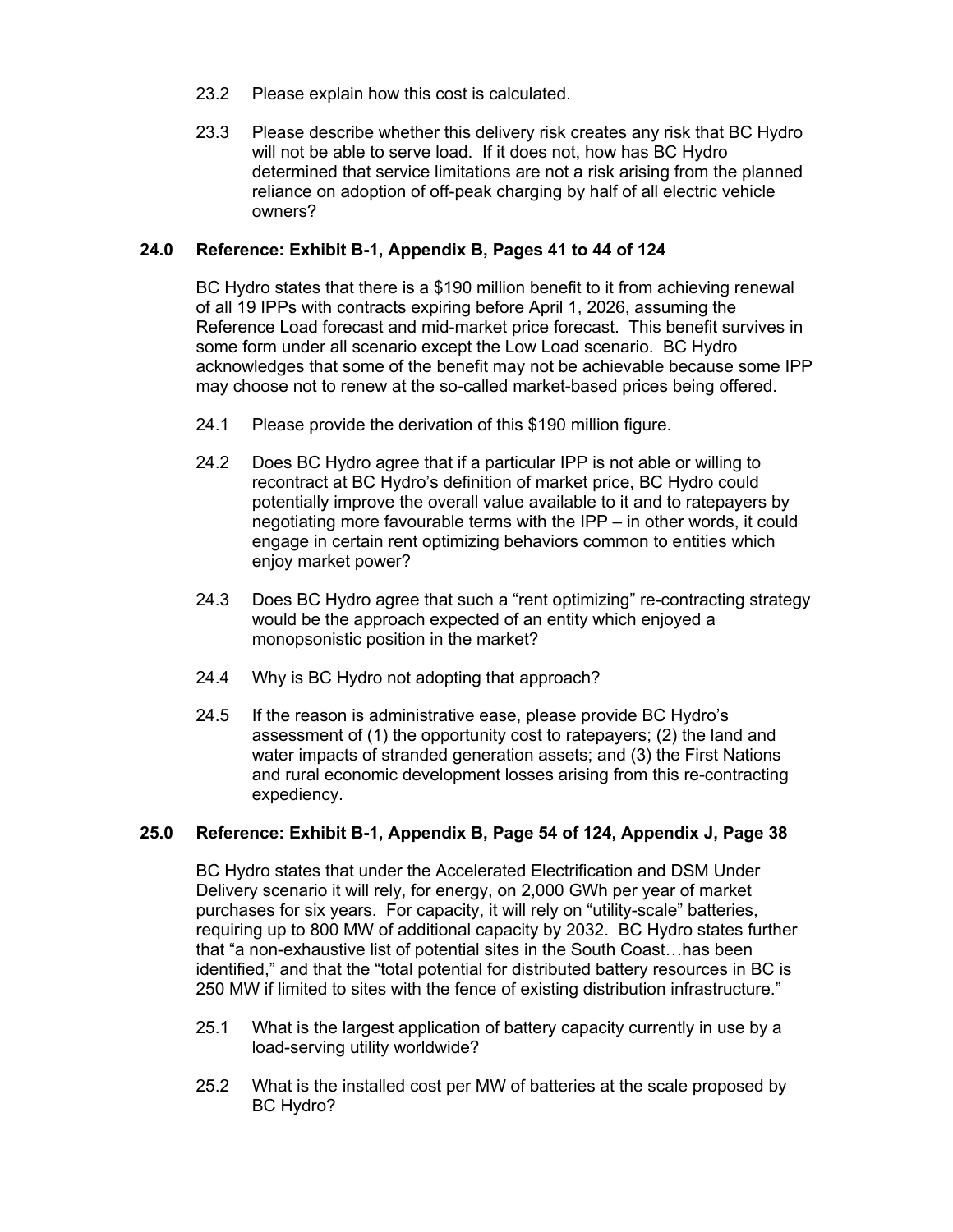- 25.3 What volume of battery installation has BC Hydro identified sites for in the South Coast, over which the Utility has existing site control?
- 25.4 Please provide copies of all studies relied on by BC Hydro to establish that batteries represent a technically and economically feasible capacity solution under this scenario.
- 25.5 Will BC Hydro require government to amend BC Hydro's self-sufficiency obligations, as was contemplated by the withdrawn Bill 17, to accommodate the Accelerated Electrification and enhanced Electrification with DSM Under Delivery scenarios? If not, please explain why not.
- 25.6 If self-sufficiency amendments are required to facilitate the marketpurchase elements under that scenario and those amendments cannot be secured through the legislature, what is BC Hydro's plan for energy service under this scenario?

### **26.0 Reference: Exhibit B-1, Appendix J, Pages 45 and 46**

BC Hydro states that for Option 1 and 2 renewal pricing, BC Hydro used the higher of IPPs' opportunity cost and the IPP cost of service. BC Hydro states further that it believes that the IPP opportunity cost is the BC border sell price, adjusted for transmission and other factors. BC Hydro then determined that for wind and hydro, the Option 1 renewal "assumption" is "levelized market".

- 26.1 Does it follow from this assessment that BC Hydro is assuming that for Option 1 renewals, the IPP's cost of service is always below the "market price" as BC Hydro has defined it? If not, why is this not the correct interpretation?
- 26.2 If that is the correct interpretation, please describe in detail how BC Hydro reached this conclusion? In particular, please describe any direct discussions BC Hydro had with the relevant IPPs to determine their costs of service.

#### **27.0 Reference: Exhibit B-1, Appendix J, Page 40**

BC Hydro states that "in the absence of an electricity purchase agreement renewal with BC Hydro, an independent power producer may be able to sell energy to another third party or it may choose to decommission or mothball its facility." BC Hydro then summarizes potential "third party" buyers for IPP power as FortisBC, a co-located industrial facility, or the export market.

- 27.1 Please describe in detail the transmission reservation process and costs that an IPP located on BC Hydro's system faces if it wished to sell its output to a BC-based utility, or to the US or Alberta.
- 27.2 In BC Hydro's opinion, for approximately how many IPPs now contracted to BC Hydro does this represent a practical commercial alternative?
- 27.3 Please describe BC Hydro's assessment of the financial, social, and environmental costs associated with "mothballing" or decommissioning an IPP and replacing it with a new source of supply.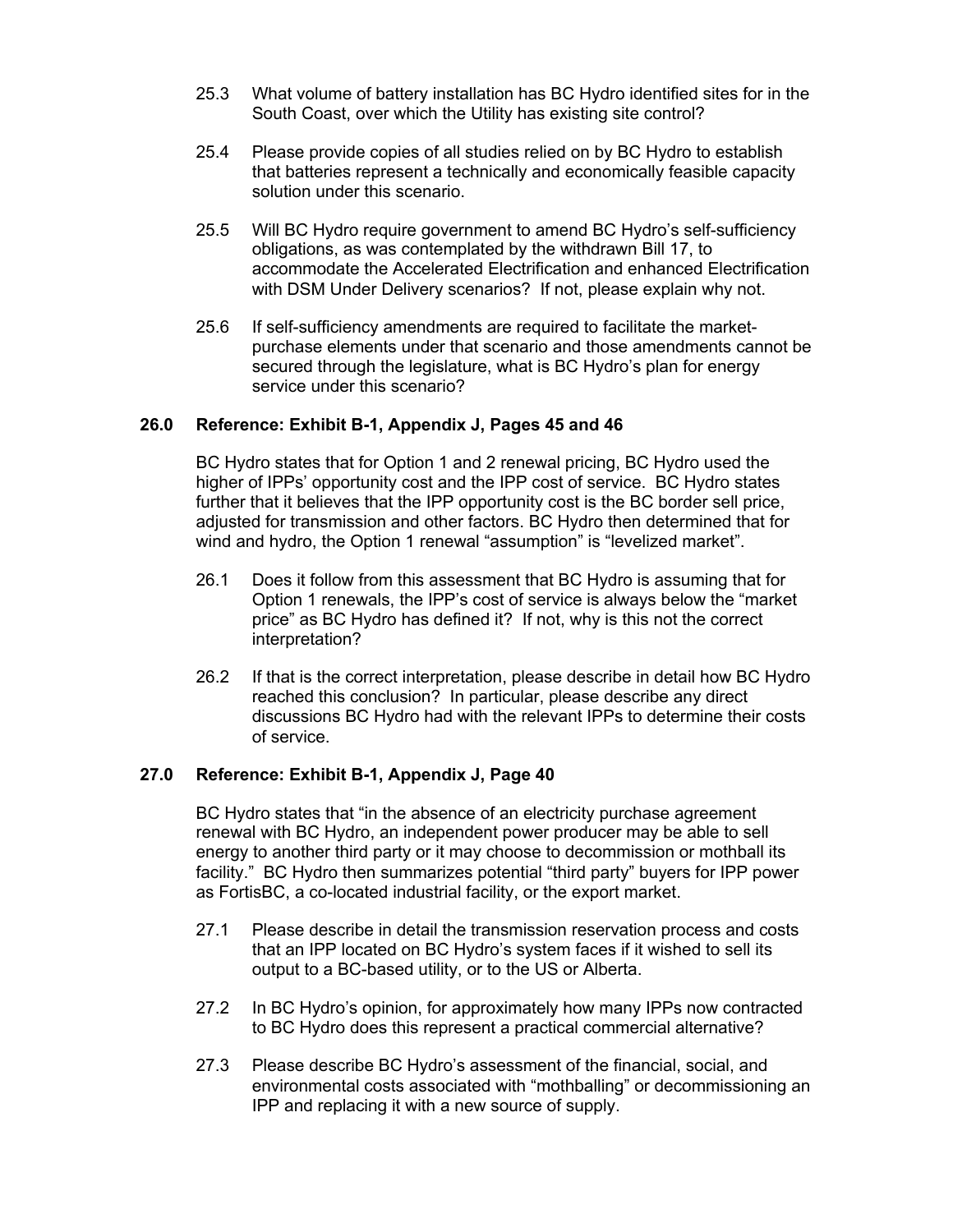- 27.4 As a Crown utility operating, for example, within the construct of the CleanBC Roadmap to 2030 and BC's various reconciliation policies, does BC Hydro believe it has a role in actively seeking to ensure that existing clean power projects remain used and useful, and are not "mothballed" or decommissioned?
- 27.5 If so, please describe in detail how BC Hydro perceives the nature of that responsibility?
- 27.6 If not, please explain why it does not have that responsibility.

## **28.0 Reference: Exhibit B-20, BC Hydro F2023 to F2025 Revenue Requirements Proceeding**

- 28.1 BC Hydro declined to answer a large number of CEBC's questions in the referenced proceeding, notwithstanding those issues being raised in that proceeding, stating that the issues raised are properly addressed within this IRP Proceeding. In that regard, please respond to the following questions from the referenced Exhibit B-20: 2.1.1; 2.1.2; 2.3.2; 2.3.3; 2.3.4; 2.3.5; 2.4.5; 2.7.1; 2.9.1; 2.14.1; 2.14.2; 2.14.3; 2.14.4; 2.16.1; 2.16.4; 2.16.5.
- 28.2 Please explain BC Hydro's understanding of the need for each of the referenced proceeding and this proceeding to have complete and distinct records from one another. For example, does BC Hydro believe that intervenors may rely on the record of the revenue requirements proceeding to raise arguments in the IRP proceeding, and vice versa?
- 28.3 If the records are to be distinct, please explain BC Hydro's basis for allocating responses in one proceeding where an issue is raised to another proceeding where the issue may also be raised.
- 28.4 Does BC Hydro's 2023 to 2025 Revenue Requirements filing rely for its context on an assumption that the context is, for practical purposes, the same context that underpins the Base Resource Plan and Near-Term Actions in the IRP?
- 28.5 Does BC Hydro agree that its F2023 to F2025 Revenue Requirement Application would be different if, prior to filling, it had understood that the Commission would only accept an IRP that was effectively the Enhanced Electrification and DSM Under-Delivery scenario?
- 28.6 If not, please explain why that understanding would not impact the Revenue Requirement Application.
- 28.7 Does BC Hydro agree that its Revenue Requirement Application is likely to receive a decision from the Commission prior to the conclusion of the IRP process?
- 28.8 If the Revenue Requirements Application does rely for context on the notyet-accepted IRP, why is it not necessary for intervenors to explore the validity of the IRP scenarios in the Revenue Requirements process in order to establish the correct context for that filing?